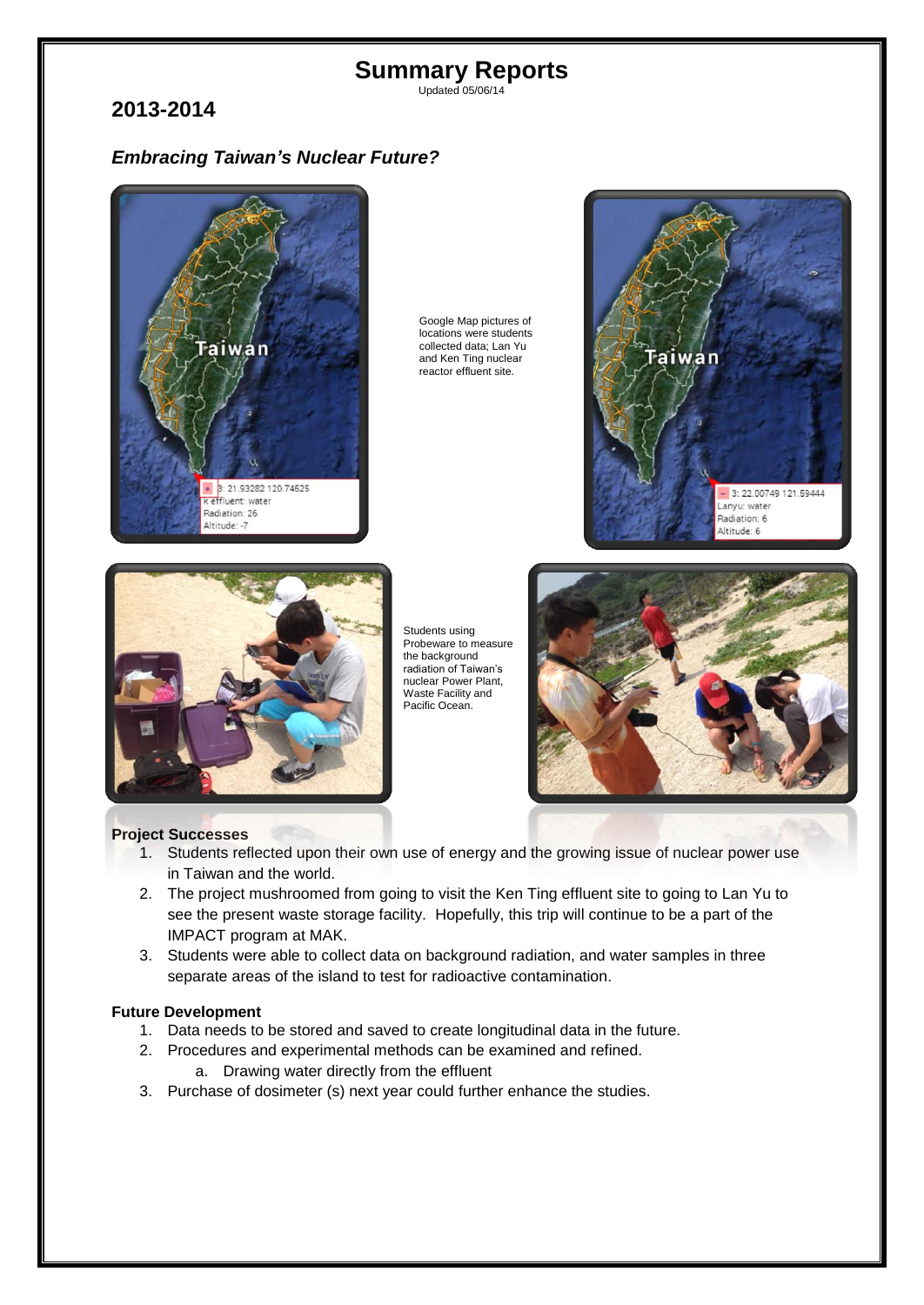### **2012-2013**

#### *Interactive Chinese Language Learning*



Student is recording the composition they wrote using **SuperNote** 



Student is using ear phone to help them review vocabularies on Quizlet.

#### **Project Successes**

*First, differentiating instructions:* Students were able to work at their own pace by using the iPad to look up information, check on words they do not know, or watch educational but fun sitcom/idioms and stories. Having iPads with well-designed lesson plans freed up the teacher to assist students who need one-on-one instructions and keep advanced students challenged with more difficult but fun tasks.

*Secondly, students initiate their own learning:* With iPads in class, students are eager to get on the iPad to search for information, look up words, or use different apps to further their learning [\(Quizlet](http://quizlet.com/), [Edmodo,](http://www.edmodo.com/) [Air Video](http://www.inmethod.com/air-video/index.html;jsessionid=E2584C299A4D8B1A4E9A280C8D18CF30), [WordMover,](https://itunes.apple.com/us/app/word-mover/id572997152?mt=8) [Doodle Buddy](https://itunes.apple.com/en/app/doodle-buddy-paint-draw-scribble/id313232441?mt=8), etc.) An average of **81%** of students used the iPad in class to work on their classwork or look for information each day.

*Thirdly, reach all four language skills (speaking, listening, writing and reading) and the goal of making learning fun*: The user-friendly design of the iPad has been extremely helpful in assisting students in all four of these skills.

As useful and fun as the iPad is, without the following elements, the result can be "not so useful and not so fun".

1. Well-designed lesson plans: the iPad is not to be a pass time tool or the "savior" of a boring topic. Whatever is done in class using an iPad should be a way of learning the content area. Without thorough planning, it can be a disaster.

2. Thorough run through: The teacher using the iPad needs to run through the lesson plan as if she/he was one of the students because lots of problems students will be facing are different from teacher's login.

3. The teacher should orient students on how to take care of the iPad with good procedures and rules. 4. Re-direct student's mindset of using an iPad: it is not just for playing games and watching movies, but it is also a very useful learning tool.

5. Needing one set of iPads for each classroom rather than sharing iPads between classes: In order to reach the goal of #3 and #4 mentioned above, easy accessibility of iPads is crucial. Just like classroom management/classroom procedure, students get used to the routine and they know what to expect. Getting used to using the iPad as a tool of learning should become a part this routine. 6. Using iPads is not for everyone: Be aware of and be understanding of student's frustrations using the iPad. Different learning styles result in different reaction when using.